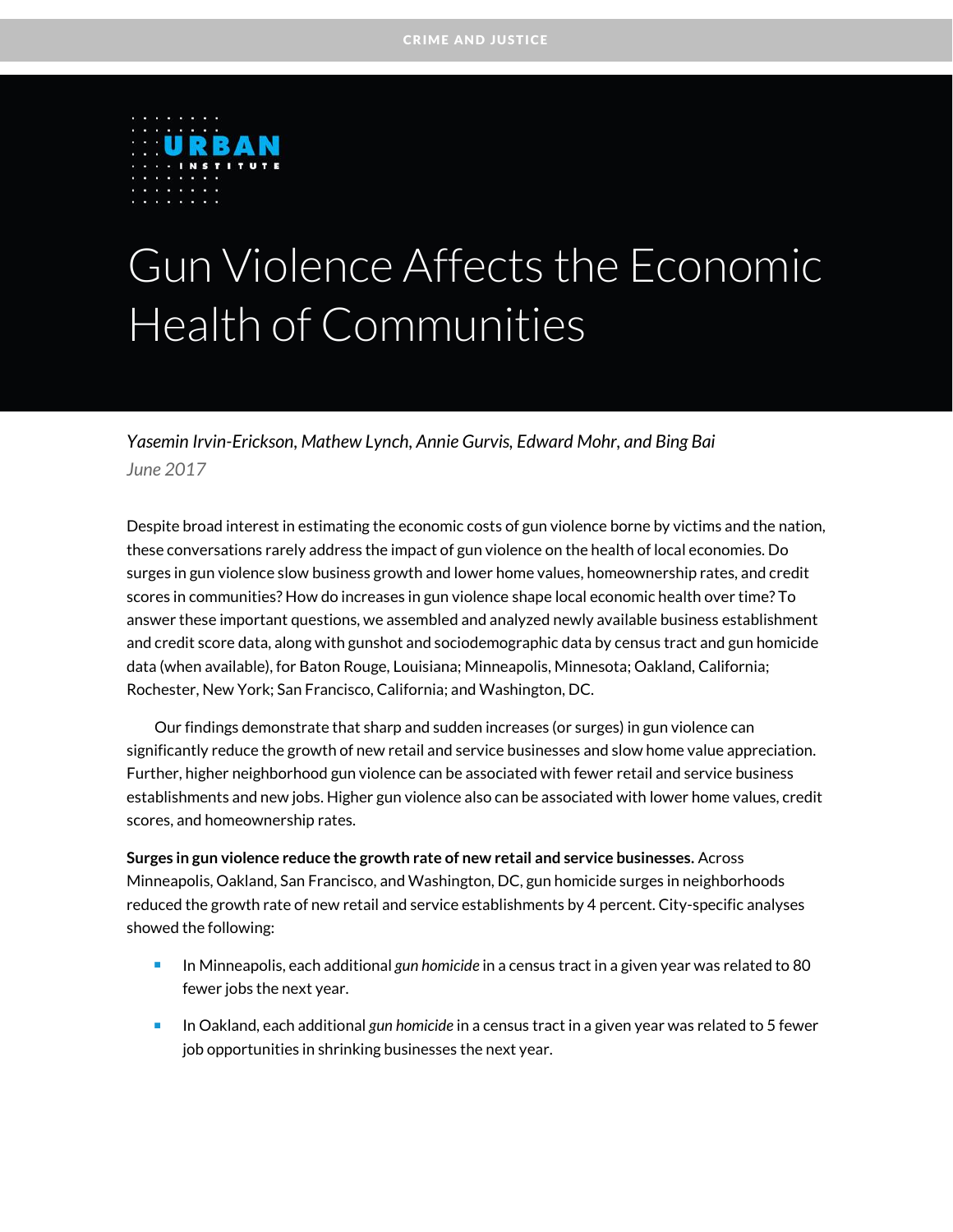**IDE 10. In Washington, DC, each additional** *gun homicide* **in a census tract in a given year was related to** two fewer retail and service establishments the next year. Every 10 additional *gunshots* in a census tract in a given year were related to one less new business opening, one more business closing, and 20 fewer jobs in new establishments the same year.

**Surges in gun violence slow home value appreciation.** Across Baton Rouge, Minneapolis, Oakland, Rochester, San Francisco, and Washington, DC, gun violence surges in neighborhoods slowed home value appreciation by approximately 4 percent. The analysis of gun homicides in 2014 and home values, homeownership rates, and credit scores in 2015 demonstrated that one more gun homicide in a census tract was associated with the following outcomes:

- a \$22,000 decrease in average home values in Minneapolis and a \$24,621 decrease in Oakland,
- a 20-point decrease in average credit score in Minneapolis and a 9-point decrease in Oakland, and
- a 3 percent decrease in homeownership rates in Washington, DC, and a 1 percent decrease in Baton Rouge.

**Conversations with business owners, homeowners, and city stakeholders in these cities gave context to these findings.** Interviewees detailed the significant costs business owners incur because of gun violence—costs they believe are necessary to keep their businesses open. These costs include security strategies such as camera systems, Plexiglas, bulletproof windows, motion sensor lights, bars on doors, and extra security staff. Business owners and residents described the coping mechanisms that they incorporated into their daily lives, such as businesses closing early, business owners and managers keeping the doors locked at night during operating hours, business owners increasing investment in security, residents avoiding shopping during night hours, and employees who work night shifts avoiding public transit. Residents, business owners, and stakeholders shared their perception that gun violence hurts housing prices, drives community members to relocate, and causes people to avoid moving to affected neighborhoods.

These results demonstrate that gun violence reduces new business growth and local job opportunities, slows home value appreciation, and can impact community members in many ways. To escape a vicious cycle where gun violence reduces the economic resilience of communities whose members are already at risk of gun violence, public policy and local efforts should promote a virtuous cycle by simultaneously pursuing efforts to promote business development, strengthen economic resilience of communities, and reduce gun violence. Because these positive effects are self-reinforcing, economic development and gun violence reduction efforts should go hand in hand. This requires homeowners and business owners to recognize their strong incentive to collaborate with local governments and other community members in order to outline the issues that need to be addressed and create policies and practical solutions that are connected to the needs of local communities. Based on our findings, we propose the following recommendations to translate these findings into action: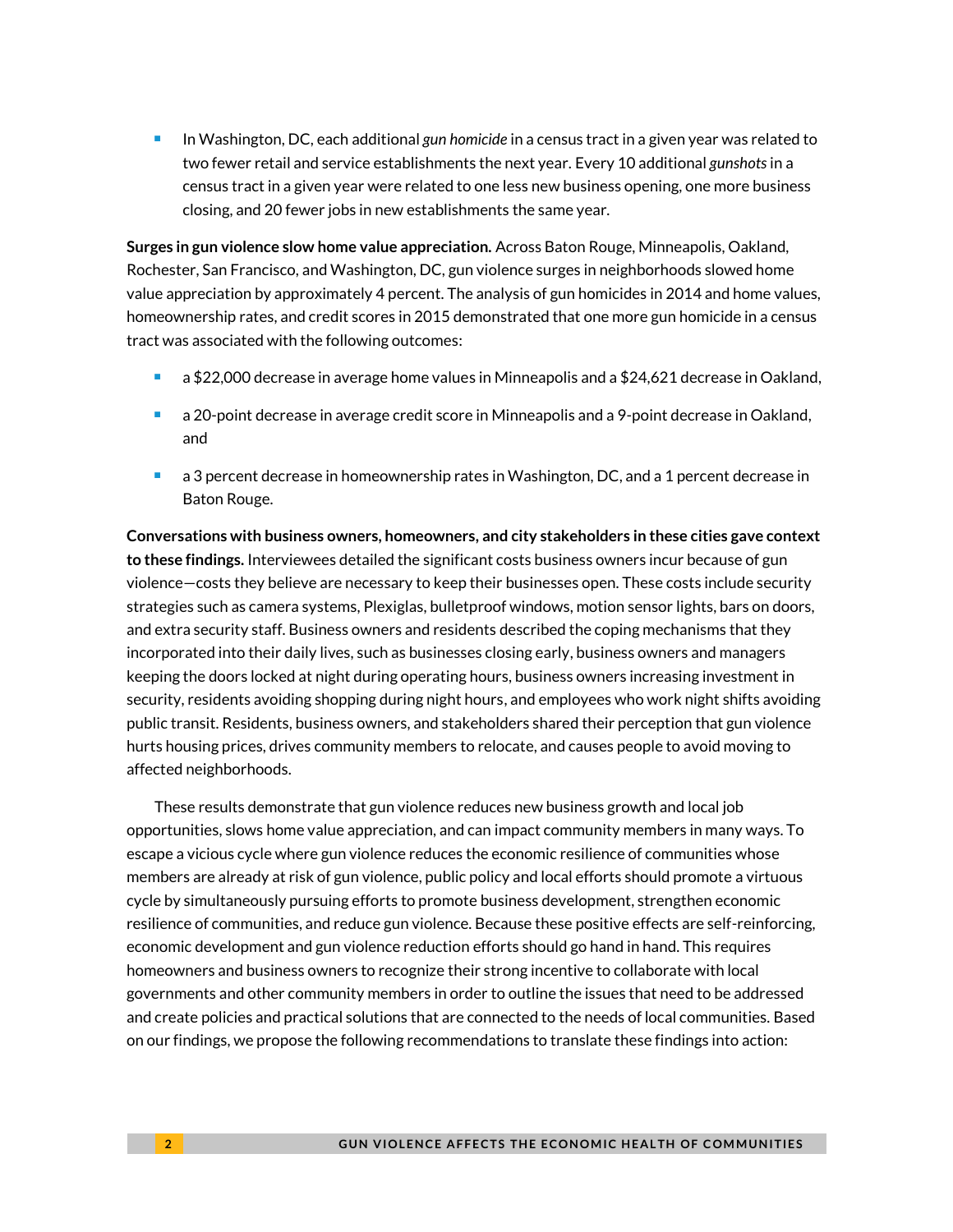- Publicize the economic impacts of gun violence and promote success stories showing what communities can gain from reducing gun violence.
	- » **Raise awareness of the risks of increased levels of gun violence for diverse geographies, groups, and businesses.** Local campaigns should delve into the economic issues that plague business development and sustainability in their cities.
	- » **Increase media engagement to address the economic issues of gun violence.** Media sources play a key role in establishing perceptions around crime and violence, and they can buttress gun violence prevention strategies and support stakeholders looking to curtail violence. Efforts should be made to promote media coverage that raises awareness of the impact of gun violence and showcases positive efforts to reduce gun crime and support local economic development. Local governments and businesses should collaborate to develop traditional media and social media strategies.
- Engage businesses as advocates for gun violence reduction strategies.
	- » **Support and develop public-private-community partnerships.** A possible model is Detroit's Project Green Light, which mixes crime-fighting and community policing aimed at improving neighborhood safety, promoting the revitalization and growth of local businesses, and strengthening police efforts to deter, identify, and solve crime.
	- » **Incentivize safety measures**. Implement (or continue) incentives to install additional safety features in establishments (e.g., cameras, property lighting, street lighting).
	- » **Prioritize local resources toward supporting complementary efforts to reduce gun violence and promoting local business and community development.** Efforts should target the local business districts most affected by gun violence, while promoting multistakeholder conversations about community solutions to local problems and emphasizing opportunities to implement economic incentive programs to bring in new businesses.
	- » **Implement violence reduction strategies at the local and community levels.** A holistic violence reduction model should include economic stakeholders knowledgeable of the economic impact of gun violence in areas with disproportionate levels of or surges in gun violence. Approaches that focus on education of youth and young adults around gun violence prevention should be aligned with education and training to improve economic prospects.